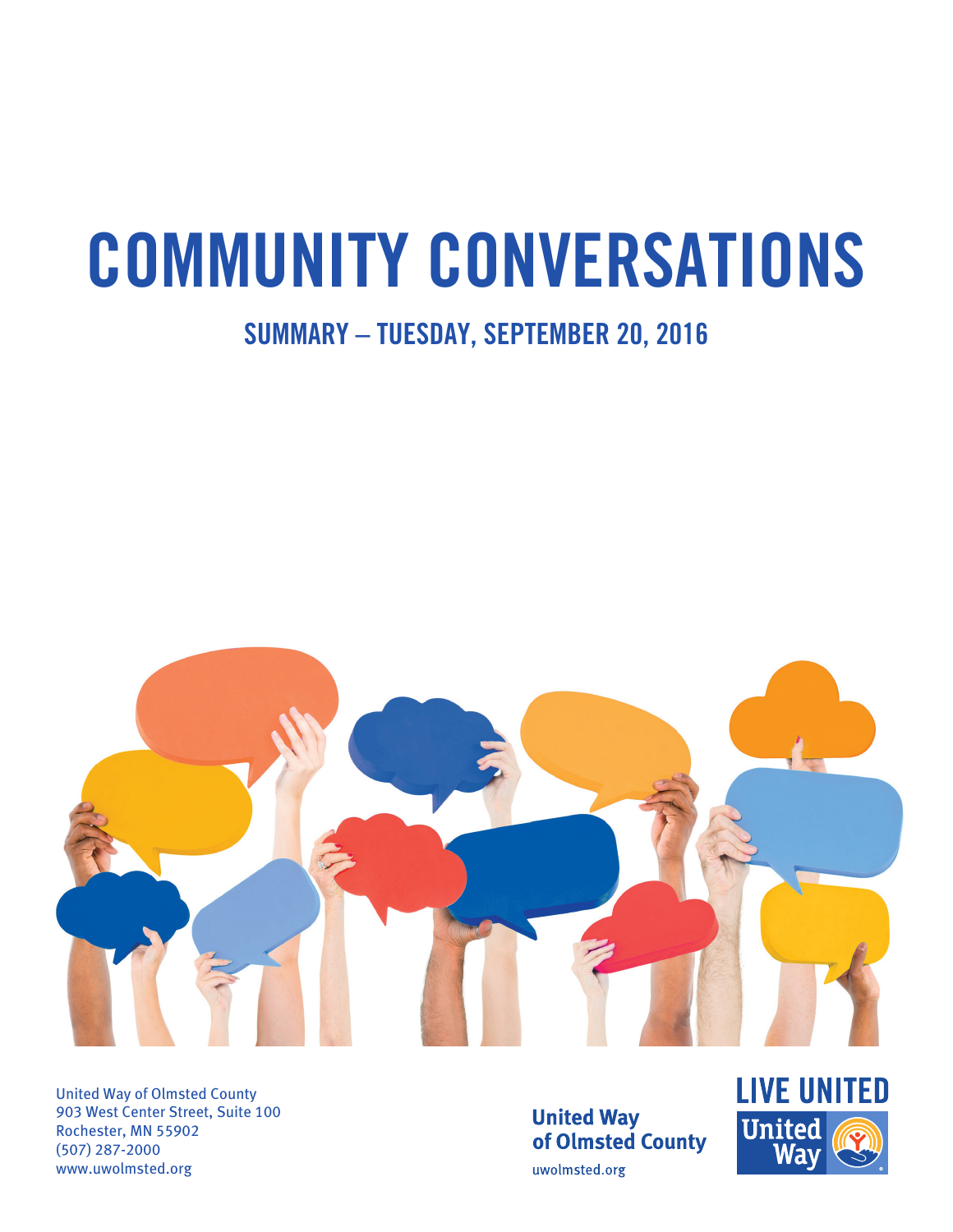## **TABLE OF CONTENTS**

## **ORGANIZATIONS INVOLVED**

*United Way of Olmsted County would like to thank each of these organizations for their support in bringing these community conversations to life. Without these partners, whose relationships in the community helped make many of the conversations possible, neither this effort, nor United Way's work in the community would be possible.* 

Ability Building Center Bonner Elementary **Stewartville** Boys and Girls Club Byron Public School Catholic Charities Diversity Council Elder Network Emerging Leaders in Giving Families First of Minnesota Family Service Rochester Gage Elementary School Hawthorne Homeless Network Lincoln K-8 District-Wide School LINK - Youth Advisory Group Lutheran Social Services NAMI Neighbors Helping Neighbors Northrup Community Education Center

Oak Terrace Estates Olmsted County Social Services - Adult Foster Care Park Towers Rochester Alternative Learning Center Rochester Area Family YMCA Rochester Public Library Rochester Senior Center Shorewood Senior Community Silver Creek Corner Somalia Rebuild Summer of Service Students The Place The Salvation Army United Way of Olmsted County Women's Leadership Council Youth Leadership Council

## **CONVERSATION LEADERS**

*A special thanks is also owed to these individuals who provided guidance, feedback, leadership, and labor to make this community conversation effort possible. Each contributed in a unique and valuable way. United Way of Olmsted County is grateful for your passion, effort, and care.* 

Ali Abdullahi Toni Adafin Shamila Amarasekera Kris Brewer Chad Campbell Vangie Castro Kim Edson Jerome Ferson Leticia Flores Mara Halverson

Misael Hernandez Matt Knutson Lindsey Nelson Carolina Perdomo David Perdomo Susan Reasner Dee Sabol Bonnie Schultz Mary Jo Tittl

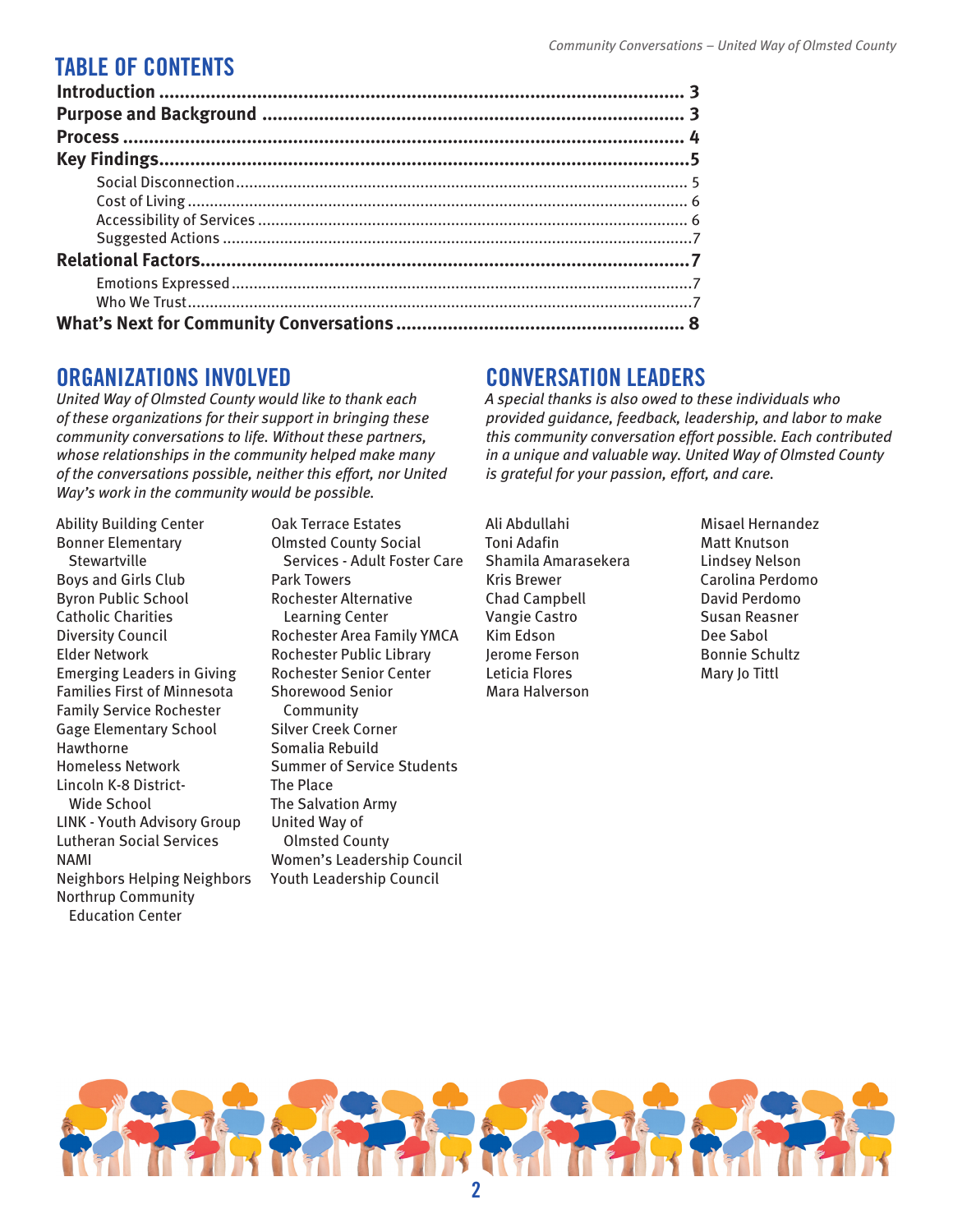## **INTRODUCTION**

United Way of Olmsted County is a social change organization working to improve the lives of people in need in Olmsted County, Minnesota by creating and promoting supports to cause lasting change in conditions for our community. This happens by uniting people and resources, with a special focus on four interconnected building blocks: education, income, health and basic needs. In driving improvements in these areas, United Way of Olmsted County gives special attention to alleviating poverty and reducing inequities.

This document is a summary of the community conversations held over the course of eight months in 2016. The learnings represented in this document are meant to inform the ongoing work of United Way of Olmsted County and are made available here for other community-based organizations seeking to effect change in Olmsted County.

The lessons learned from community members have been transformative for the perspective of United Way. This document is intended to help inform and transform the perspectives of other organizations and leaders across the community.

## **PURPOSE & BACKGROUND**

Too often in the course of public life, voices are missing from the public dialogue and important perspectives go unnoticed. This occurs when conversations take place among the powerful, the influence-wielders, and intentional efforts aren't made to include the voices of the less influential and the marginalized. Because of the systemic inequities that characterize public institutions in 21st century America, that marginalization primarily affects minority and low-income community members, who are less likely to hold positions of influence and less likely to be consulted about important public issues.

United Way of Olmsted County has not offered a perfect solution to this "inequity of voice" through the Community Conversations that have recently been held. Undoubtedly, there are countless ways that more outreach could have been included more deeply, and that more barriers to participation could have been removed.

And yet it was important that United Way waste no time in making greater efforts in this respect. Late in 2015, as part of an effort to "turn outward" as an organization, United Way set out to develop a plan to more deeply engage with the community of individuals and families most likely to benefit from the organization's work. By January of 2016, a plan to host community conversations was being implemented in order to better inform an organizational perspective on the community of Olmsted County and to root future decision-making in the aspirations and challenges faced by community members.

Most immediately, United Way of Olmsted County is using these conversations and the many things learned to inform adjustments to its work in the community. By listening deeply to people with lived experiences of the kinds of conditions United Way works to improve, the organization is better positioned to develop strategic goals and actions that align with people's needs and priorities.

In order to develop that kind of public knowledge, a large number of community conversations were held in a short period of time. This volume and pace of conversations allowed United Way to build depth and breadth of understanding in a short span of time to assist with its work in visioning for future impact.

Yet, the process of "turning outward" is not one that has a clear beginning and ending point; rather, it is an ongoing journey that brings an organization like United Way of Olmsted County closer and closer to the residents and constituents it seeks to serve. As a result, United Way envisions continuing these community conversations indefinitely into the future, keeping a constant listening ear to ensure the organization remains aligned with the population it serves.

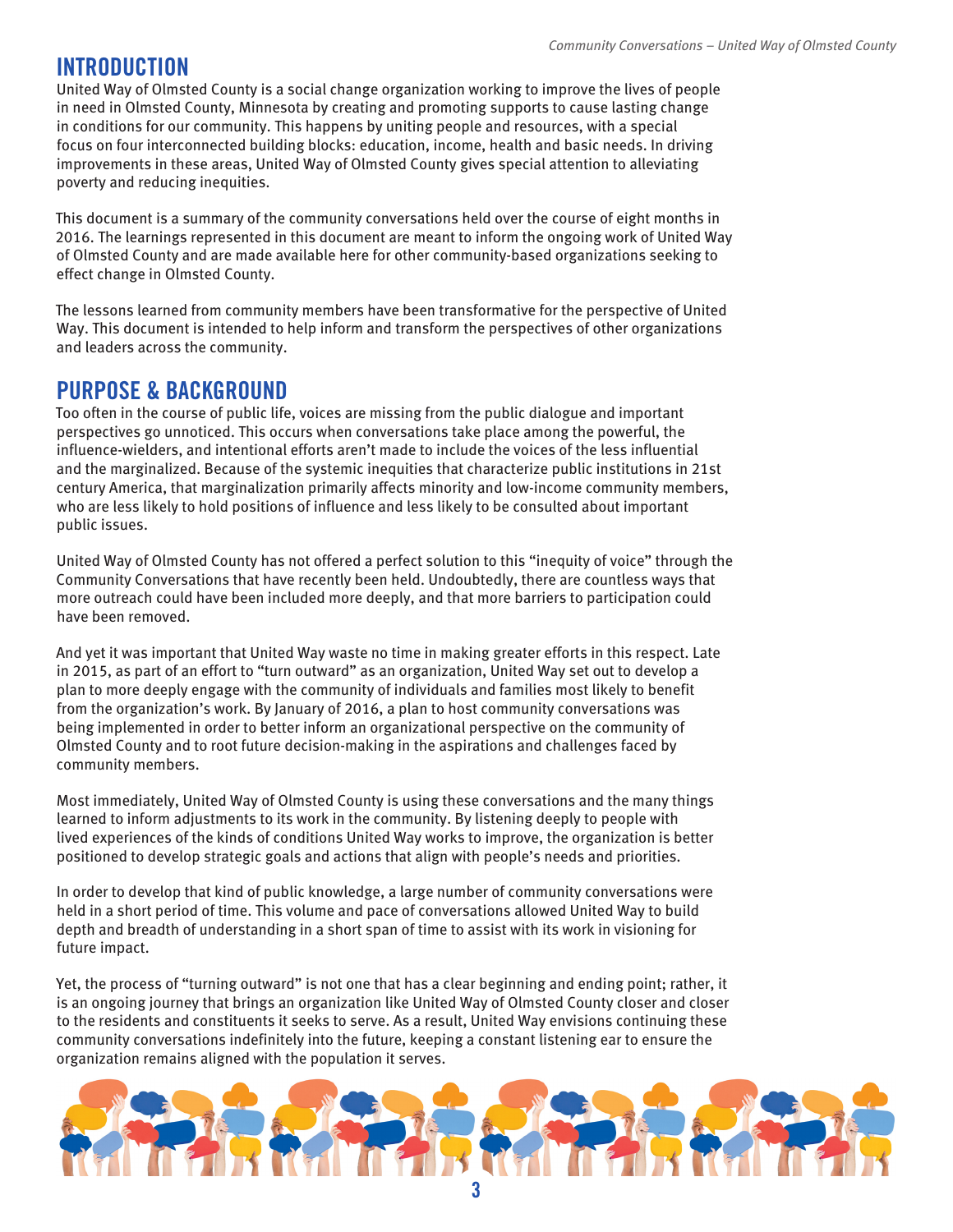#### *Community Conversations – United Way of Olmsted County*

## **PROCESS**

United Way of Olmsted County is committed to grounding its work in the community. The community conversations effort was designed to help the organization understand the aspirations of those it seeks to benefit. Through a series of conversations, modeled after The Harwood Institute for Public Innovation, every effort was made to connect with the voices of those with personal lived experiences reflecting the conditions United Way works to alleviate.

At the outset, United Way aimed to host at least 20 conversations, with an optimistic goal of 30 or more. The community responded enthusiastically, and over the course of eight months 45 conversations were held and 424 individuals attended. 17 conversation leaders were involved, and more than 70 hours were spent in conversation about the community's hopes for the future, the barriers we face together, possible actions we can take together, and what assets our community possesses to address our shared challenges.

Most of the conversations were held by invitation, with requests extended primarily to communities that are traditionally underrepresented or that disproportionately experience barriers to reaching their full potential. Additionally, public sessions were held in Byron, Stewartville and Rochester with open invitations to the entire community of Olmsted County.

Each conversation focused first on learning what kind of community the participants hoped for – understanding their aspirations for our shared community. From those aspirations, the conversations sought to then identify barriers and challenges to reaching those preferred futures. Often, that would lead to some discussion of what kinds of actions our community might be able to take in order to make progress, and some exploration of which organizations or individuals in the community were trusted to be involved in solutions. United Way was quite deliberate to not set any expectations or make any promises to carry out any particular ideas or take any specific course of action.

Conversation participants had opportunities to respond to identified themes throughout the process. In carrying out this effort, a group of volunteer community members, United Way staff members, and partners reviewed the themes from each conversation and developed these findings based upon the most common themes found across many conversations and groups.











**70 Hours**

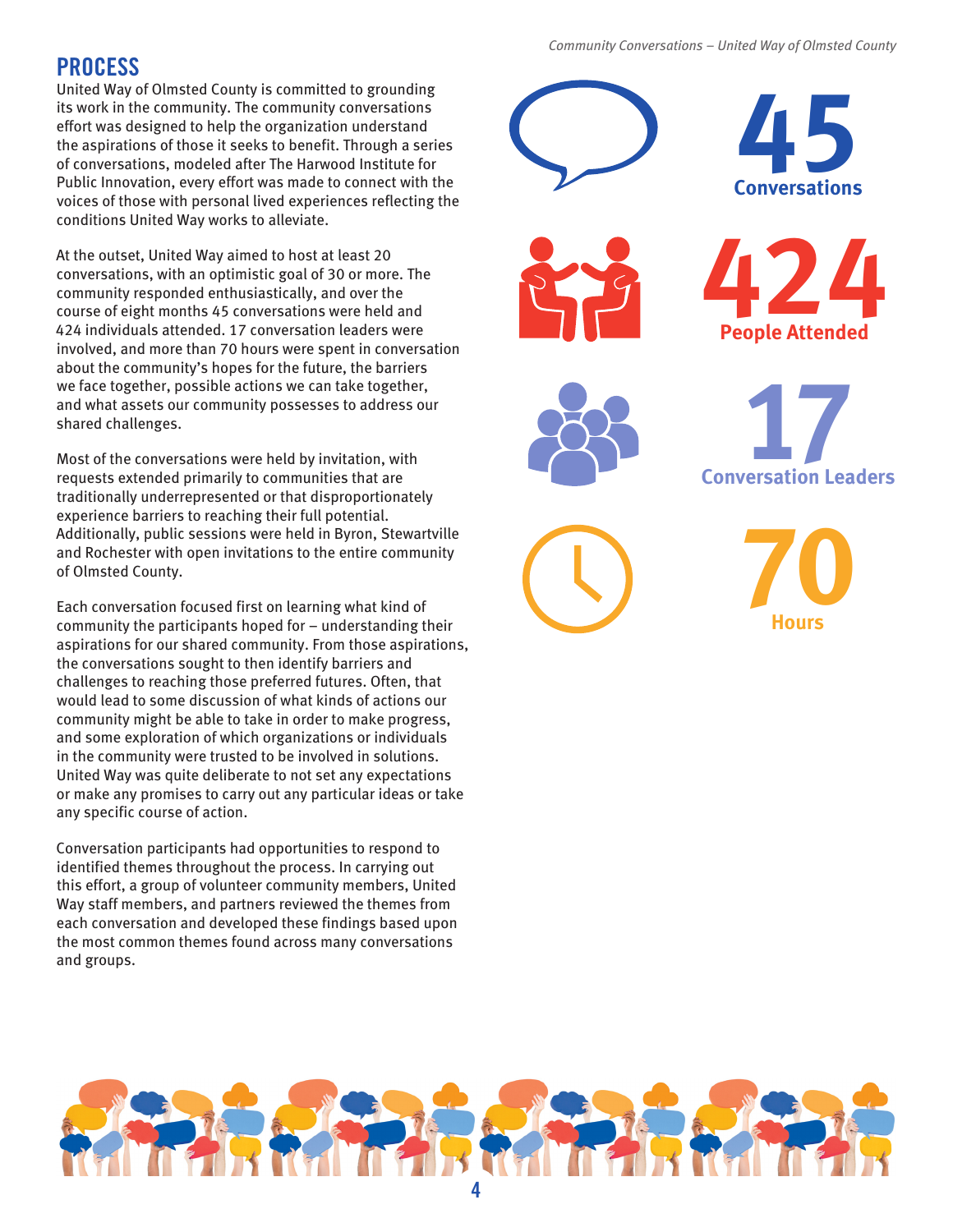## **KEY FINDINGS**

While the learnings from this process so far have been rich and seemingly unending, there are several themes that very clearly emerged from the conversations. Those themes are helping inform United Way's perspective in approaching community impact and can provide a solid basis for partners and others in the community to better understand what Olmsted County's underrepresented residents hope for, in addition to what is standing in the way of sharing a community that benefits everyone.

#### **Social Disconnection**

The most consistent and powerful theme from these conversations has been the strong sense of disconnection that people feel from one another and from the rest of the community. Disconnectedness presents in three distinct, but related ways: inequity, segregation and isolation. *"We are getting more isolated. We use to be* 

Inequity is perceived in our community in two primary ways: inequity of voice and inequity of access. Participants report that people of color and low-income individuals are neither heard nor adequately represented in civic life. Decision-

making bodies do not include votes and voices from underrepresented

groups, and outreach efforts fail to effectively engage their voices. Moreover, processes and services are designed in such a way that these underrepresented groups are prevented from participation due to a variety of challenges, such as public transportation availability, meeting and event times, and conflicts related to work requirements. The disproportionate presence of these barriers among underrepresented groups serves to perpetuate the disproportionality by creating inequitable access to services.

Segregation is a kind of macro-level disconnectedness. Community members feel as though "groups" are isolated from one another, both geographically and socially. That is, there are divisions between black residents and white residents, upper- and lower-income residents, Rochester and other Olmsted County residents, Mayo employees and non-Mayo employees, etc. These divisions are many and are seen as pronounced and accepted throughout the community. However, participants in our conversations are consistently dissatisfied with this condition and long for a more inclusive community.

Isolation is another way in which disconnectedness affects Olmsted County community members. There's a strong and pervasive feeling of alone-ness that seems to arise from weak or nonexistent support networks. People commonly report not knowing their neighbors, lacking a sense of community in their neighborhoods, and wishing for a stronger common bond with others in the community. Living among strangers also heightens fears and anxieties about crime and other social dangers. They also told us it hasn't always been this way – that there was a time in our community's (even our nation's) history when people knew and relied on neighbors.

*more of a community."*

*"I want a community where neighbors know their neighbors."*

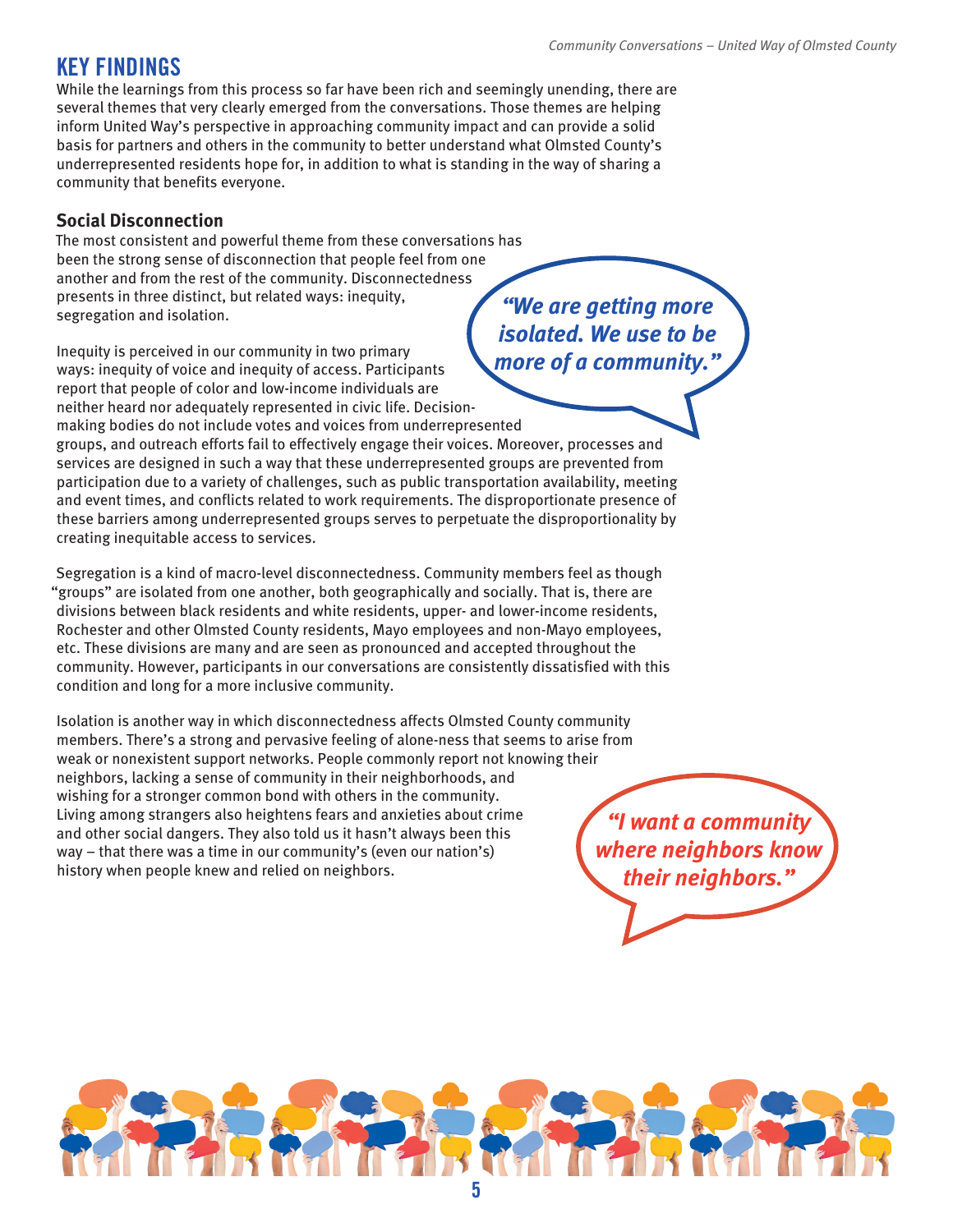#### **Cost of Living**

There are several specific concerns that are repeatedly raised in the conversations: affordable housing, public transit, affordability and availability of child care, and the "cliff effect" on public benefits. Considered together, these specific issues add up to a broader concern about the cost of living in Olmsted County.

Participants in United Way's community conversations routinely struggle to conduct their day-to-day business due to the lack of affordable housing available; an inability to use public transit to get to-and-from work, grocery stores, child care centers, public events and entertainment venues; a lack of affordable child care options; or the loss of important public supports for households before they've reached self-sufficient income levels.

It's widely known that Olmsted County enjoys high rates of employment, a high median income, and many jobs that can support a stable family. People also believe that a strong economy has driven up costs in Olmsted County, and especially in Rochester, exacerbating separations between groups ("the haves and the have-nots").

While affordable housing has become widely recognized as a concern, participants are discouraged that there does not appear to be any clear consensus or direction toward providing solutions. Further, expansion of routes and hours of public transit appears to be a longshot, leaving those who need public transportation to struggle on their own. Child care assistance have long waiting lists and is a major cause of the "cliff effect" for families, under which small increases in income can cause devastating losses of benefits and leave families worse off.

Affordability and the cost of living are a serious issue for people living in low-income homes. There are few, if any, options available to individuals requiring low-cost housing and public transportation. And while limited public supports are available, there are structural issues that prevent households from stabilizing finances and reaching self-sufficiency.

#### **Accessibility of Services**

One of the most frequently raised concerns has been the ability of individuals in our community to access and navigate the human services system. There is a perception that supports exist in our community, but that people in need are unaware or unable to access them. Awareness is lifted up as an information problem – people don't know about the availability of services, programs and supports, and they don't know what their own knowledge gaps are. Additionally for those who are aware of the availability of supports, there are perceived barriers to accessing services for marginalized groups – often the very groups most in need of such supports.

A support currently available in the community, and supported by United Way of Olmsted County, that might significantly impact this concern is the 2-1-1 information and referral service. Broadly felt lack of awareness speaks both to the need for such a service, and to the inadequacy of the service as currently provided by United Way, leading to an opportunity for possible near-term action with far-reaching effects.

*"People don't know that solutions and services exist."*



*"I work 3-4 jobs and still cannot keep up."*

*"What are we going to do if we lose our house?"*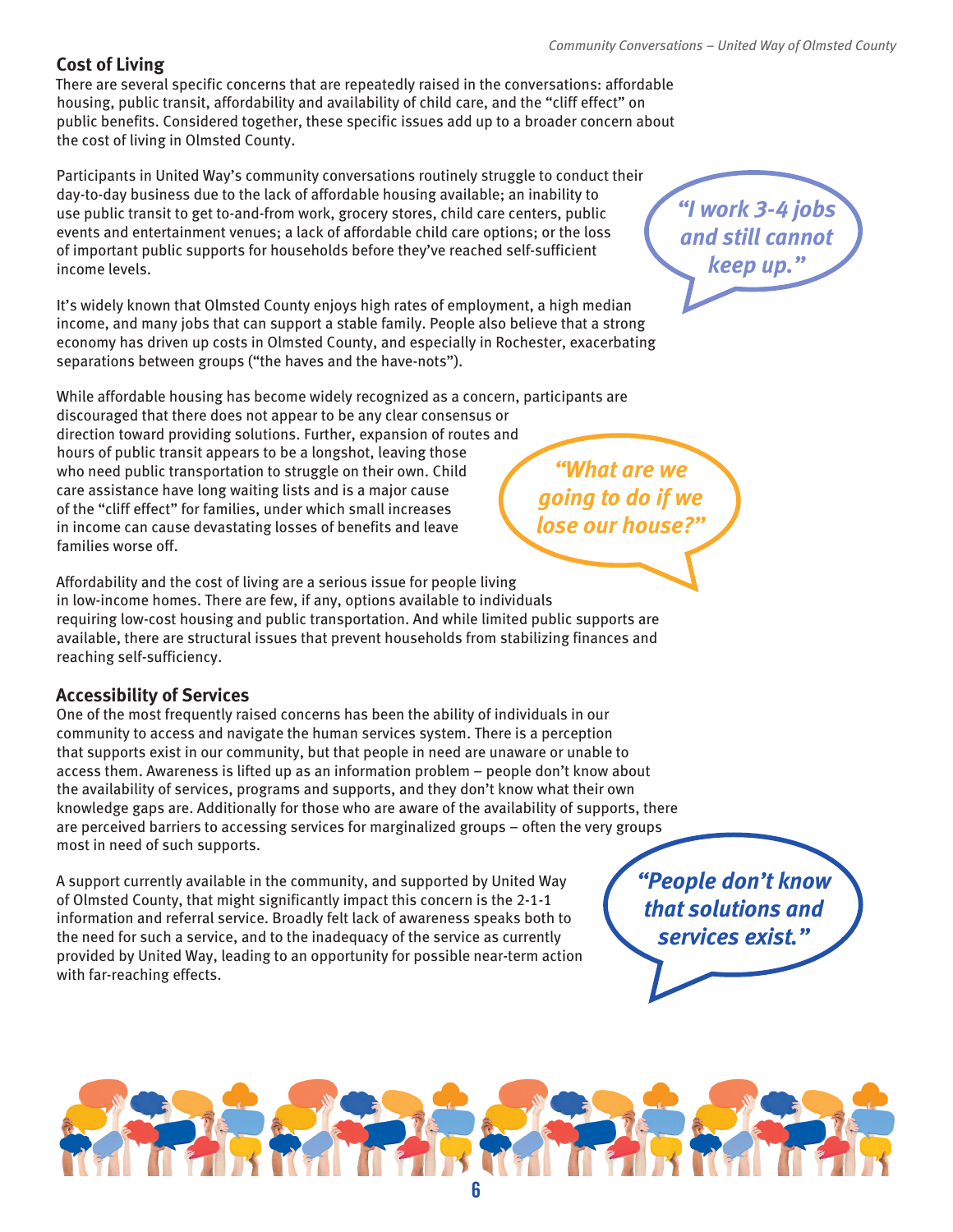#### **Suggested Actions**

As part of the process of setting up and holding conversations, United Way shared their desire to learn the community's aspiration while maintaining that a specific program or activity would not necessarily be enacted based on the learnings from each individual conversation. However, it has been routinely shared that what's learned in the community conversation will shape (and already is shaping) the perspective and future actions of United Way of Olmsted County, especially with regard to revisions to its work in the community.

When discussing actions the community can take, action steps often revolve around feelings of social disconnectedness. While there isn't a clear consensus as to what causes segregation and isolation, individual relationships with others who don't represent the same group-types is one personal action that's been frequently suggested. "Busy-ness" is also implicated often, leading many participants to suggest that people need to reduce their workloads, children's schedules, and other obligations.

The most specific action that's been suggested with some regularity has been the development of more informal, publicly available, indoor gathering places. People of many backgrounds and from different walks of life suggest that finding times and places to gather with others (sometimes, others "like me" and sometimes others "not like me") for entertainment, recreation and conversation would be valuable. Welcoming spaces like that are uncommon, but people seem to be looking for them.

# **RELATIONAL FACTORS**

#### **Emotions Expressed**

In the course of a 90 minute conversation with community members, a wide array of emotions are often displayed. Most commonly, United Way witnessed people's frustration. There is a great deal of frustration around the many barriers to assisting people in need, and further frustration about the perceived inability of civic institutions to understand and overcome those barriers.

Nearly as often, there have been expressions of gratitude, which come primarily in two ways: first, gratitude to the many organizations who have helped. In any given conversation, especially those among affinity groups of some kind, there is a common relationship to a single nonprofit or public agency. Those agencies and their help are deeply and consistently appreciated by their own beneficiaries. And second, people have expressed gratitude for being listened to. They are grateful that people have showed up, asked and listened to their concerns.

#### **Who We Trust**

At the outset, there was an expectation that the community would look to an organization or group of organizations or individuals for consistent, trustworthy leadership on issues of community concern; however, our community does not appear to have a clear theme indicating that any single, identifiable individual, organization, or agency has the trust of the people. The two most common themes around trust are that people trust those agencies that have helped them in the past, and they trust the group(s) that connected them to the conversation we were having (often, United Way relied on local partner agencies to gather people together for conversations).

More resoundingly (and consistent with national trends), there was a strong theme around mistrust. People shared with great frequency their lack of trust in some of our community's largest public and nonprofit institutions – both when asked about trusted organizations and without being asked. This was a major theme and discussion point in nearly every conversation we hosted over the course of eight months.